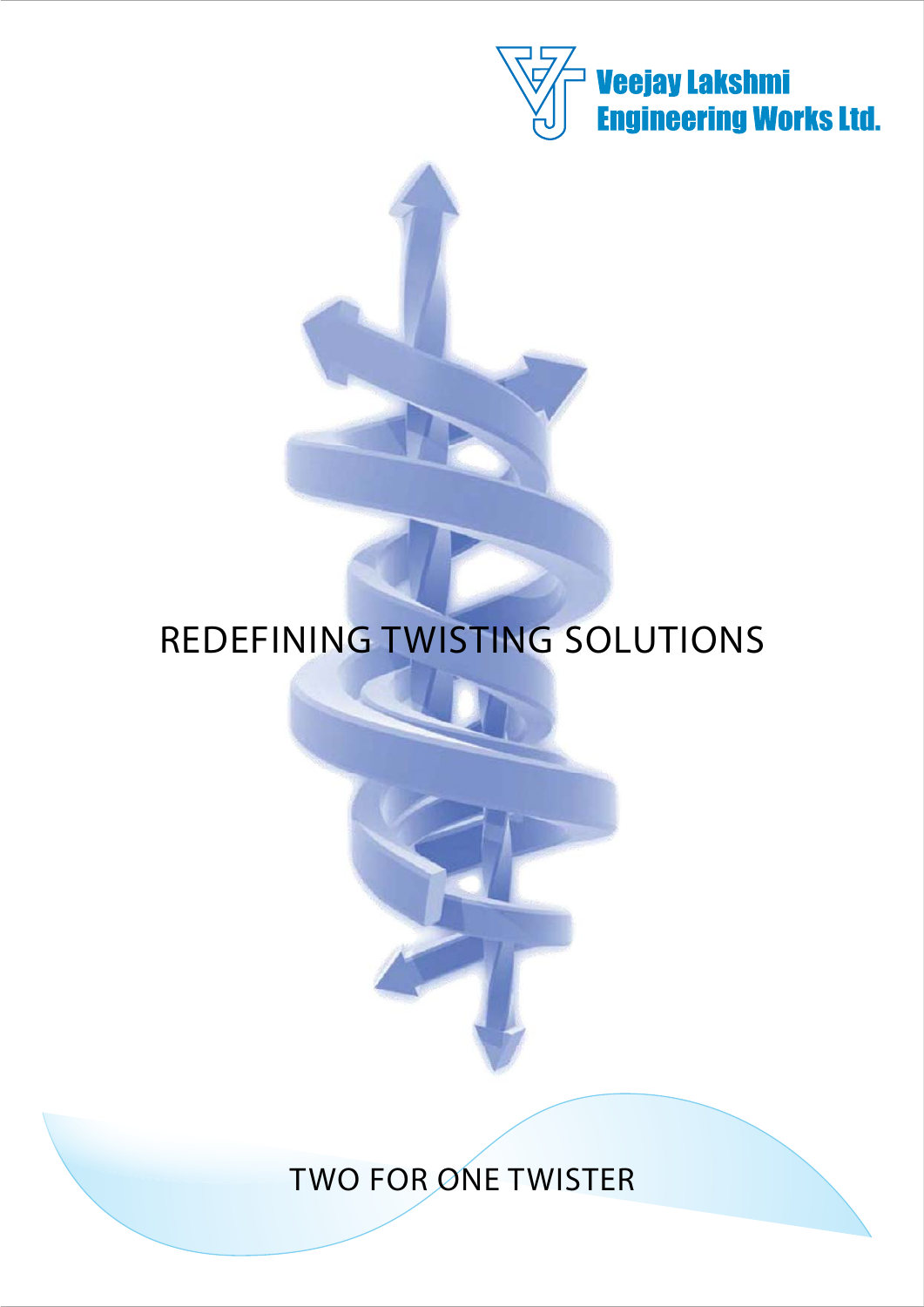

Over 30 years of proven success in the manufacture of textile machinery with an understanding of the future twisting needs, Veejay Lakshmi offers its customers ultimate in yarn twisting solutions through its newly engineered M Series Two-for-One twisters, ideally suited for twisting spun yarns.

The leading manufacturer of Two-for-One Twisters in India, with its wide range of robust models, Veejay Lakshmi has successfully installed machines in India, Indonesia, Philippines, Malaysia, Thailand, China, Nepal, Bangladesh, Sri Lanka, Mexico, Turkey, Egypt and Uganda specially crafted to meet specific twisting requirements.

 High quality, simple to use machines, With no need for skilled operators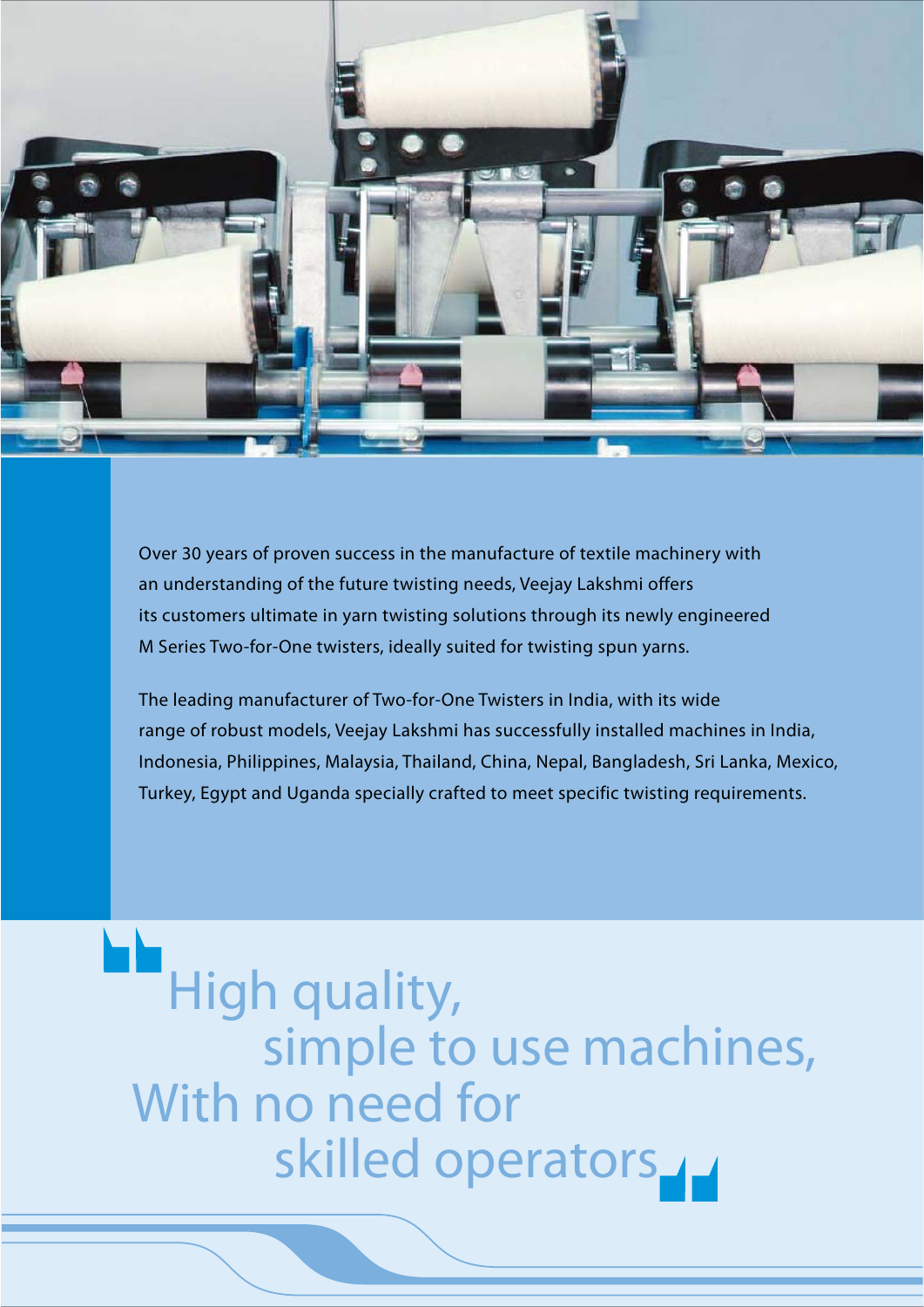#### **Exclusive Features & Options**

- Reduced machine width of 850 mm
- **Provision for normal / soft package winding**
- $\blacksquare$  Top tray arrangement for storing yarn packages
- $\blacksquare$  Bunching device for providing tail end
- $\blacksquare$  Creeping device for providing dye packages
- $\blacksquare$  Waxing device for hosiery yarns
- $\blacksquare$  Cradle lifting device for disengaging delivery package during end breakage

#### **Lowest Power Cost**

Veejay Lakshmi Two-for-One Twisting Machines are bench marked for low operating costs due to low power consumption and trouble free performance.

The new Eco Twister Model VJ-100M further enhances this advantage by offering still lower power consumption. Consumes 40 to 50% less power as compared to VJ-120M / VJ-150M

| Σ      | <b>VJ-100-M</b><br>+ 图 | $\mathbb{H}$ + |                                                      | <b>A PARTY OF BUILDING CONTINUES OF BUILDING COMMUNISMENT OF BUILDING CONTINUES.</b> |           |           |           |           | <b>MODELITER</b> |
|--------|------------------------|----------------|------------------------------------------------------|--------------------------------------------------------------------------------------|-----------|-----------|-----------|-----------|------------------|
| U)     |                        |                |                                                      |                                                                                      |           |           |           |           |                  |
| Ш<br>Ш |                        |                | <b>VJ-100M</b><br>No. of Spindles<br>No. of Sections | 180<br>15                                                                            | 192<br>16 | 204<br>17 | 216<br>18 | 228<br>19 | 240<br>20        |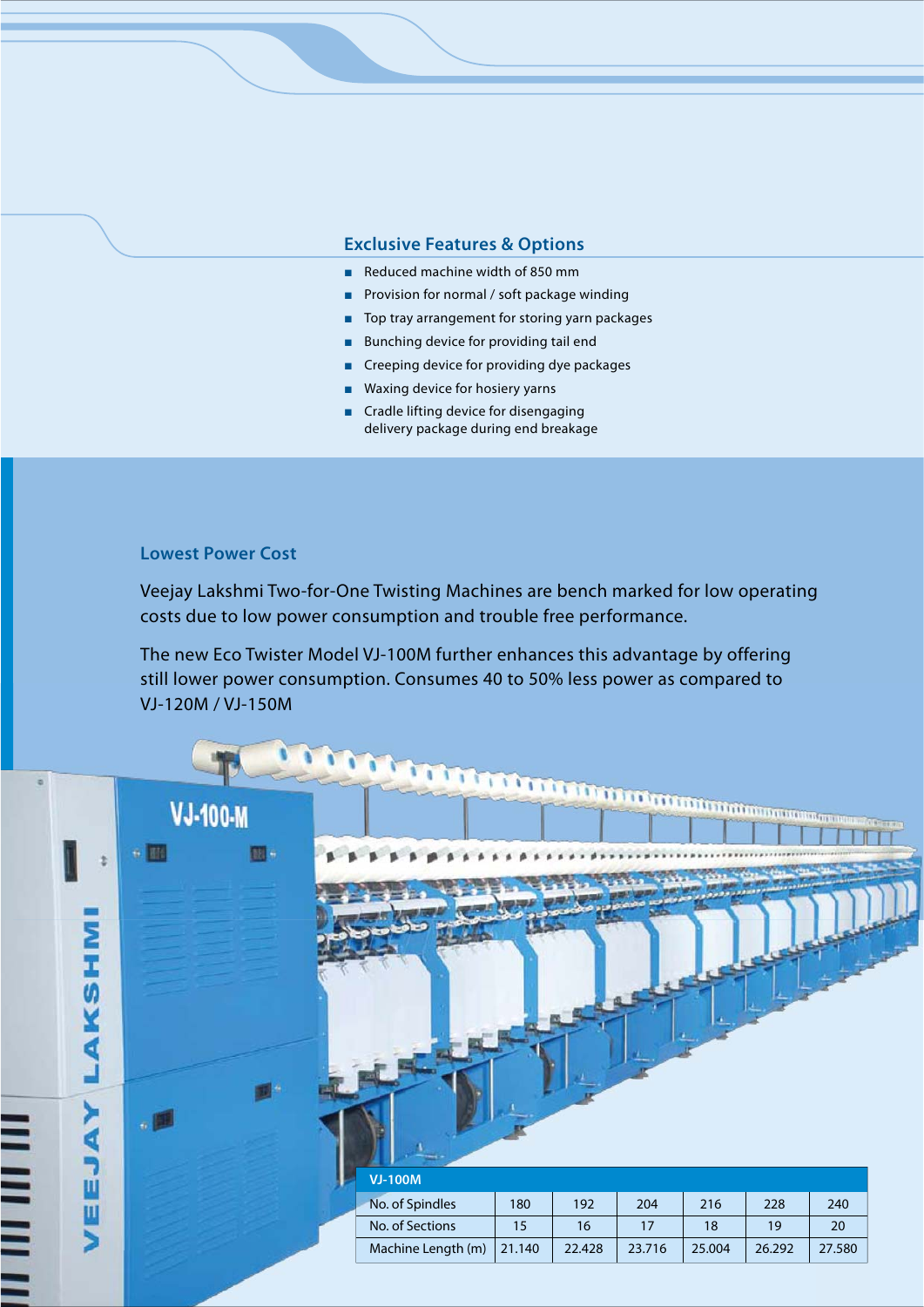## The Wide Range for **an Ultimate** Twisting Solution



- Specially designed machine for multi-ply and very coarse yarns
- The machine can take 5 kg feed package and 5 kg delivery package
- Very ideal machine for manufacturing carpet yarn, industrial yarn, cycle tyre cords, jute yarn and filament yarn







# SPECIFICATIONS VJ-250 **SPECIFICATIONS VJ-250**

| Max No. of spindles               | 120         |
|-----------------------------------|-------------|
| No. of spindles / section         | 8           |
| Spindle gauge (mm)                | 360         |
| Pot diameter (mm)                 | 258         |
| Count range (Ne)                  | 2/2 to 2/10 |
| Twist range (TPI)                 | 2.5 to 20   |
| <b>Feed Package (Cheese Form)</b> |             |
| Max. Length (mm)                  | 290         |
| Max. Outside dia. (mm)            | 250         |
| Min. inside dia. (mm)             | 54          |
| Weight (gms)                      | Up to 5000  |
| Traverse (mm)                     | 254         |

| <b>Delivery Package</b>       |         |
|-------------------------------|---------|
| Max. Length (mm)              | 254     |
| Max. Outside. dia (mm)        | 300     |
| Max. Weight (kgs)             | 5       |
| Conicity                      | 3°30'   |
| Traverse (mm)                 | 254     |
| Max. Spindle speed (rpm)      | 5000    |
| Effective twist insertion/min | 10000   |
| Spindle drive                 | 4 Spin  |
| Machine width (mm)            | 1100    |
| Machine length (Max)          | 23735   |
| Material                      | All spi |
|                               |         |

80' / 4°20' / Cheese pindle tape drive 735 mm spun material / Jute / Synthetic filament yarn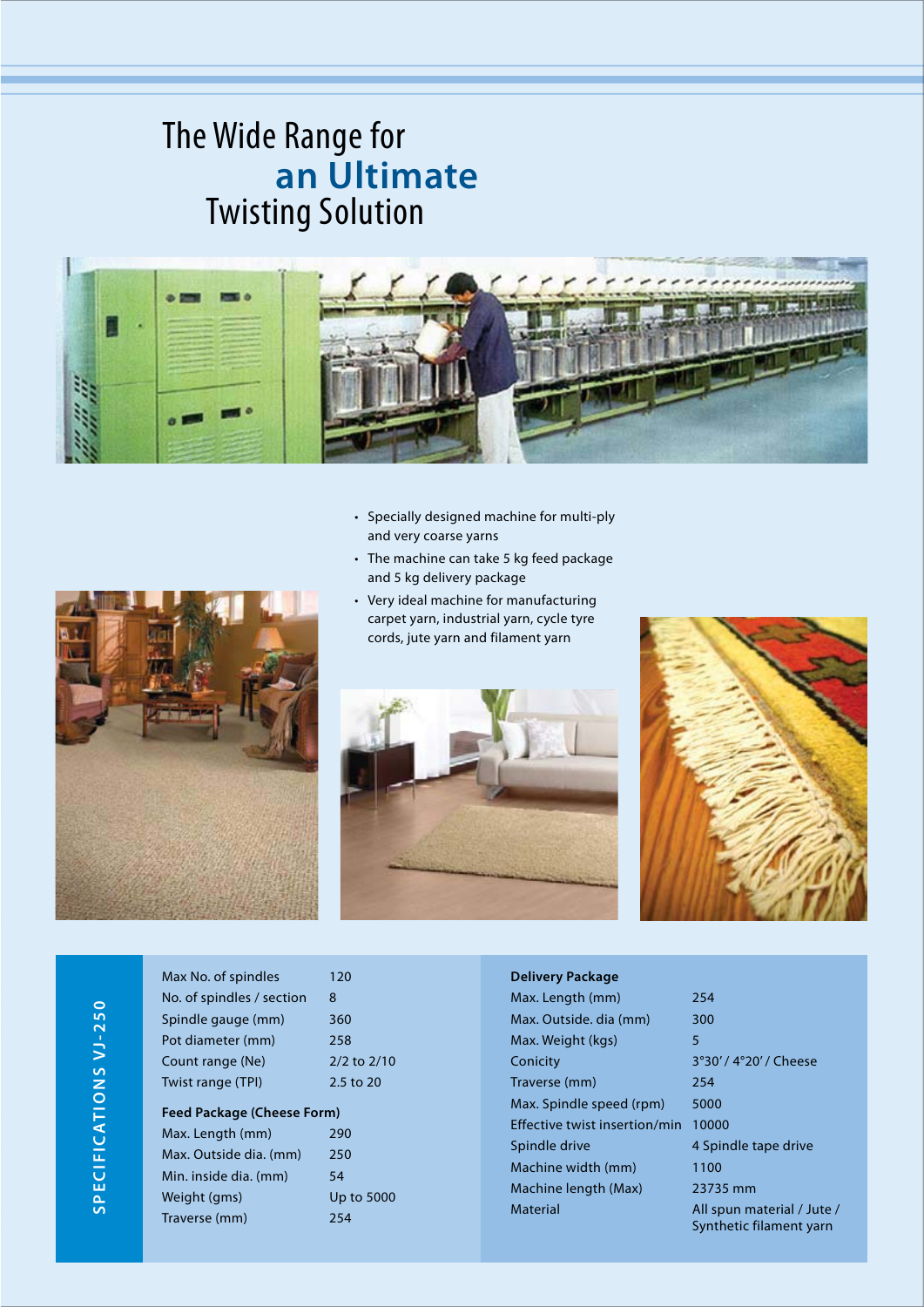## Veejay precision engineered spindles - The lifeline of TFOs.



**Unique 4 - Spindle Drive System** Saves power by 25% compared to tangential belt drive system

#### **Poly V Belt**

Poly V Belt drive in replacement of multi V-belts ensures better grip and effective drive transmission with negligible slippage. Reduces energy consumption due to low torque ratio.

#### **Hand Brake System**

The hand brakes are more efficient and robust in comparison with knee brakes. Operating these brakes is much simpler and reduces the fatigueness of the operator. Use of hand brakes makes both hands free for the operator and enhances the efficiency of the operator.

#### **Toothed Belt Drive**

Toothed belt drive system gives accurate drive transmission without any slippages. This ensures the ratio between rate of twisting and delivery to be constant. Further the gear trains are designed for zero maintenance and do not require any lubrication.

#### **Consistent Spindle Speed**

Veeejay manufactures high quality spindles and spindle components. The proven design of Veejay spindles does not warrant any replacement. The specially designed geometry of spindles enables less energy consumption.

**Outer Pot Assembly** For balloon control and better yarn quality

**Cradle Lifting Arrangement** Disengages delivery package during yarn end breakage